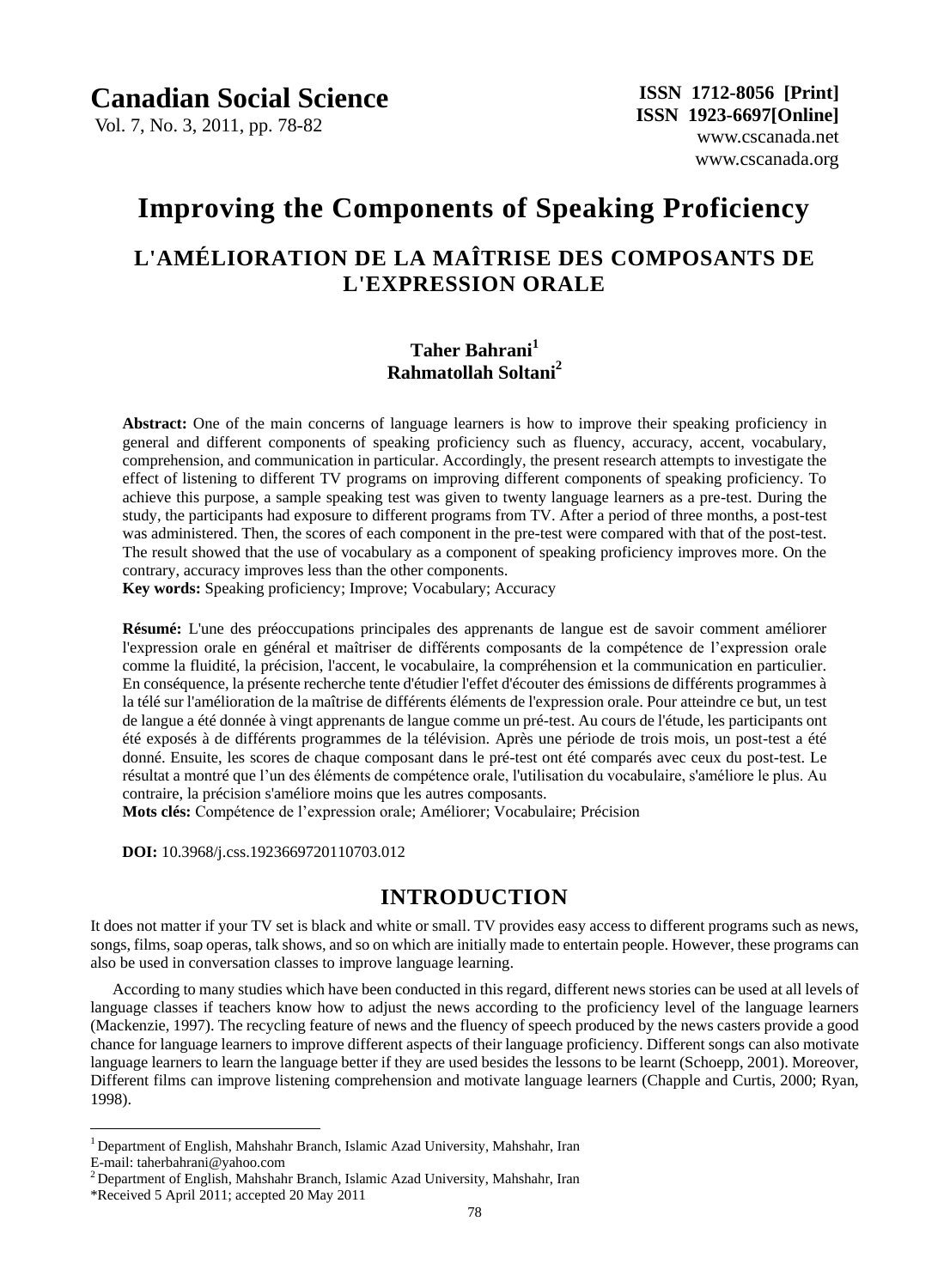Considering all the above-mentioned pedagogical values of different TV programs, one of the problems that language learners face is how to improve their speaking proficiency in general and different components of speaking proficiency such as fluency, accuracy, vocabulary, comprehension, accent, and communication in particular. Accordingly, language teachers may use different print materials or different videos followed by a book to boost speaking proficiency in their classes. With all these efforts, language learners still fail to achieve a satisfying improvement in different components of speaking proficiency. In the same line, the present study attempts to support the pedagogical value of using different TV programs in language learning by providing sound data. In other words, it tries to examine the effect of different TV programs on improving different components of speaking proficiency. The results of this study would help both language learners and teachers to find out which component of speaking proficiency benefits more from TV programs.

# **1. REVIEW OF THE RELATED LITERATURE**

The use of different TV programs for language learning and the pedagogical effectiveness of different programs to enhance different language skills have been the focus of so many studies (Hafernik and Surguine, 1979; Blatchford, 1973; Yu, 1995; Bell, 2003; Brinton and Gaskill, 1978; Chapple and Cruits, 2000; Ryan, 1998; Schoepp, 2001; Poon, 1992; Baker, 1996; Cauldwell, 1996; Berber, 1997; Cabaj and Nicolic, 2000, just to name some).

Radio programs as pedagogically worthy materials have been the focus of a study conducted by Hafernik and Surguine (1979). The study proved that radio programs can improve listening comprehension to a significant extent. In a descriptive study conducted by Bell (2003), the effectiveness of using TV news as one kind of TV program is emphasized. Accordingly, Bell sets some criteria for selecting and using news stories. Content and linguistic difficulties are two important criteria for selecting TV news stories. However, the study of Bell lacks to provide any empirical evidence. In another research which was conducted by Brinton and Gaskill (1978), the pedagogical value of TV and radio news to enhance listening comprehension was highlighted. Brinton and Gaskill (1978) provide empirical evidence of improving listening comprehension of EFL learners having difficulty in dealing with comprehending news utterances. They note that the recycling feature of news help language learners acquire many related words in short time. Similar studies which focused on using TV news to improve listening comprehension was also conducted by Poon (1992) and Baker (1996). Accordingly, through exposure to news stories, language learners can improve their listening skill. In the same line, the use of fast speech such as those of TV and radio news in EFL/ESL classrooms has also been studied by Cauldwell (1996) and Mackenzie (1997).

Regarding the use of different films in language learning, some studies have been conducted by some scholars (Chapple and Curtis, 2000; Ryan, 1998). In these studies, the use of films was found to be effective in developing the motivation of the language learners. However, no evidence of improvement in language skills was given by these researches.

English songs have also been the focus of some studies as a kind of material to be used in language learning. In this regard, a study with no empirical evidence was carried out by Schoepp (2001) focusing on the effects of listening to songs on promoting language learning. Schoepp states that if songs are used in coordination with a language lesson, they can be of too much value. According to Schoepp, affective reasons, cognitive reasons, and linguistic reasons are the three important factors making songs effective for enhancement of language learning.

In short, the majority of the aforementioned descriptive and experimental works have been conducted on the pedagogical value and the effect of different TV programs on promoting different language skills especially listening comprehension but none of them has specifically focused on different components of speaking proficiency. This is the main reason to carry out the present study.

# **2. METHODOLOGY**

### **2.1 Subjects**

The participants of this study were initially one hundred EFL learners including both males and females out of whom twenty participants were selected to carry the research with.

## **2.2 Instruments and Materials**

The first instrument was a sample speaking IELTS test which was used as a pre-test. The second instrument which was used as a post-test was another sample speaking proficiency test from IELTS.

In order to score the interviews and have a better quantitative data for the components of speaking proficiency, a checklist developed by Askari (2006) was used (see appendix I). The validity of the checklist had been verified by him in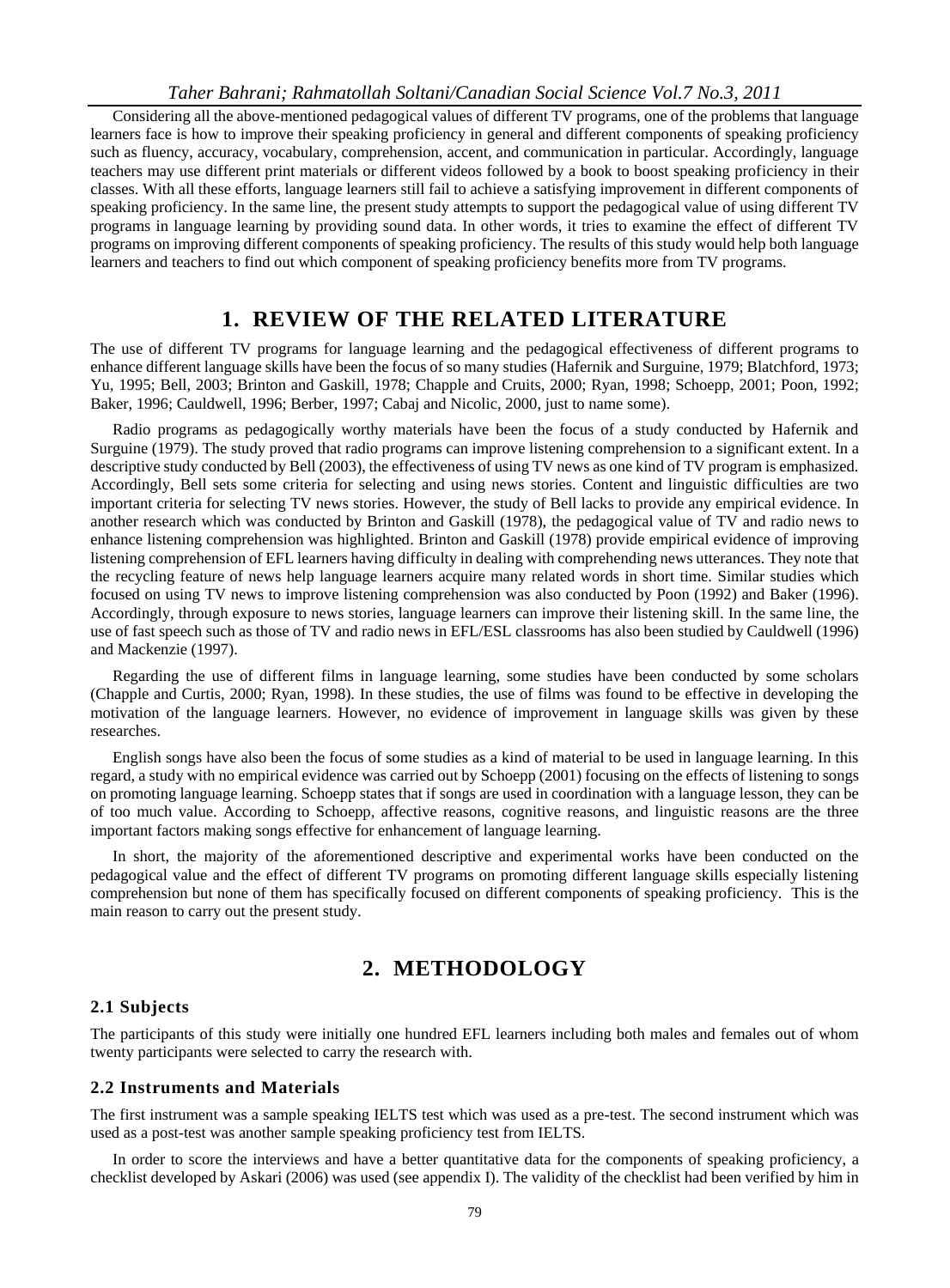a pilot study. Regarding the checklist it should be mentioned that it scores each speaking test out of 30. Moreover, it included six scales including fluency, comprehension, communication, vocabulary, accuracy, and accent. Each scale incorporates five levels (5 points). It should also be mentioned that, to develop the speaking proficiency assessment checklist, various sample checklists including Hughes (2003) were reviewed and closely evaluated by Askari (2006).

## **2.3 Procedure**

The research was conducted based on pre-test and post-test design. The first step to take, before the participants were selected, was to verify the reliabilities of the sample IELTS speaking proficiency pre-post tests. To do so, the tests were given to a trial group of language learners in a university in Iran. Then, the reliabilities of both tests were calculated separately by means of KR-21 formula. Once the reliabilities of the tests were verified, one test was given to the one hundred initial participants. When the scores of the test were obtained twenty participants who scored near the mean score were selected as homogeneous language learners.

Regarding the speaking test, it should be mentioned that each interview was scored out of 30 according to the speaking proficiency scale which includes six scales of fluency, comprehension, communication, vocabulary, structure, and accent and each scale incorporated five levels (5 points). These scores were used later to be compared with the post-test scores.

Throughout the experiment which lasted for 3 months (4 hours a week), the researcher provided the participants with different TV programs to work on in the classroom.

During the experiment and for each interval between every two sessions, the participants were asked to watch and listen to at least 4 hours TV programs outside the classroom and write down the summary of whatever was heard which was viewed and discussed later inside the classroom. As the matter of fact, this was only done to make sure that the participants had the minimum amount of exposure to different programs from TV outside the classroom.

After 3 months of exposure, all the participants took a same sample speaking proficiency test from IELTS as a post-test to check if there was any change in different components of speaking proficiency.

# **3. RESULTS AND DISCUSSION**

According to the observation of the researcher, the participants of the study showed great interest watching different programs from TV during the study. The participants attended the class with low anxiety which led to the high motivation. This is considered to enhance language learning (Krashen, 1982).

The data obtained from the post-test showed some valuable findings to be considered. According to the results of the post-test compared with the pre-test, the participants improved the vocabulary and communication components more than the other components during the period of the study. Fluency was the other component which improved to some extent. However, accuracy, comprehension, and accent are the three components of speaking proficiency which remained steady with no improvement.

Accordingly, the results of the present research are in line with that of Blatchford (1973). According to Blachford, listening to news as a kind of TV program can help language learners improve their vocabulary acquisition to a significant extent. This is mainly because of the recycling feature of TV news. The results of the study also highlight the pedagogical value of using different TV programs for language learning.

Following is the statistical analysis of the data obtained from the pre-test and the post-test of all the participants.

| Table 1: Descriptive Statistic Related to the 20 Participants' Pre-Test Results (out of 5) |  |  |
|--------------------------------------------------------------------------------------------|--|--|
|--------------------------------------------------------------------------------------------|--|--|

| <b>Speaking Components</b>                                                                  | Accuracy | Fluencv | Vocabularv | Comprehension | Accent | Communication |  |
|---------------------------------------------------------------------------------------------|----------|---------|------------|---------------|--------|---------------|--|
| <b>Mean Score in the Pre-Test</b>                                                           |          |         |            |               |        |               |  |
|                                                                                             |          |         |            |               |        |               |  |
| Table 2: Descriptive Statistic Related to the 20 Participants' Post-Test Results (out of 5) |          |         |            |               |        |               |  |

| <b>Components</b><br>Snea<br>ıkıng              | curacy<br>৲              | Fluency                  | 0.12<br>vocab <sup>-</sup><br>эшаг | 0.2223333<br>ehension<br>ш | ccent<br>AC | 10r<br>16 |
|-------------------------------------------------|--------------------------|--------------------------|------------------------------------|----------------------------|-------------|-----------|
| m<br>Post-<br>. the<br>Test<br>Score in<br>Mean | $\overline{\phantom{m}}$ | $\overline{\phantom{m}}$ |                                    | ت ک                        |             |           |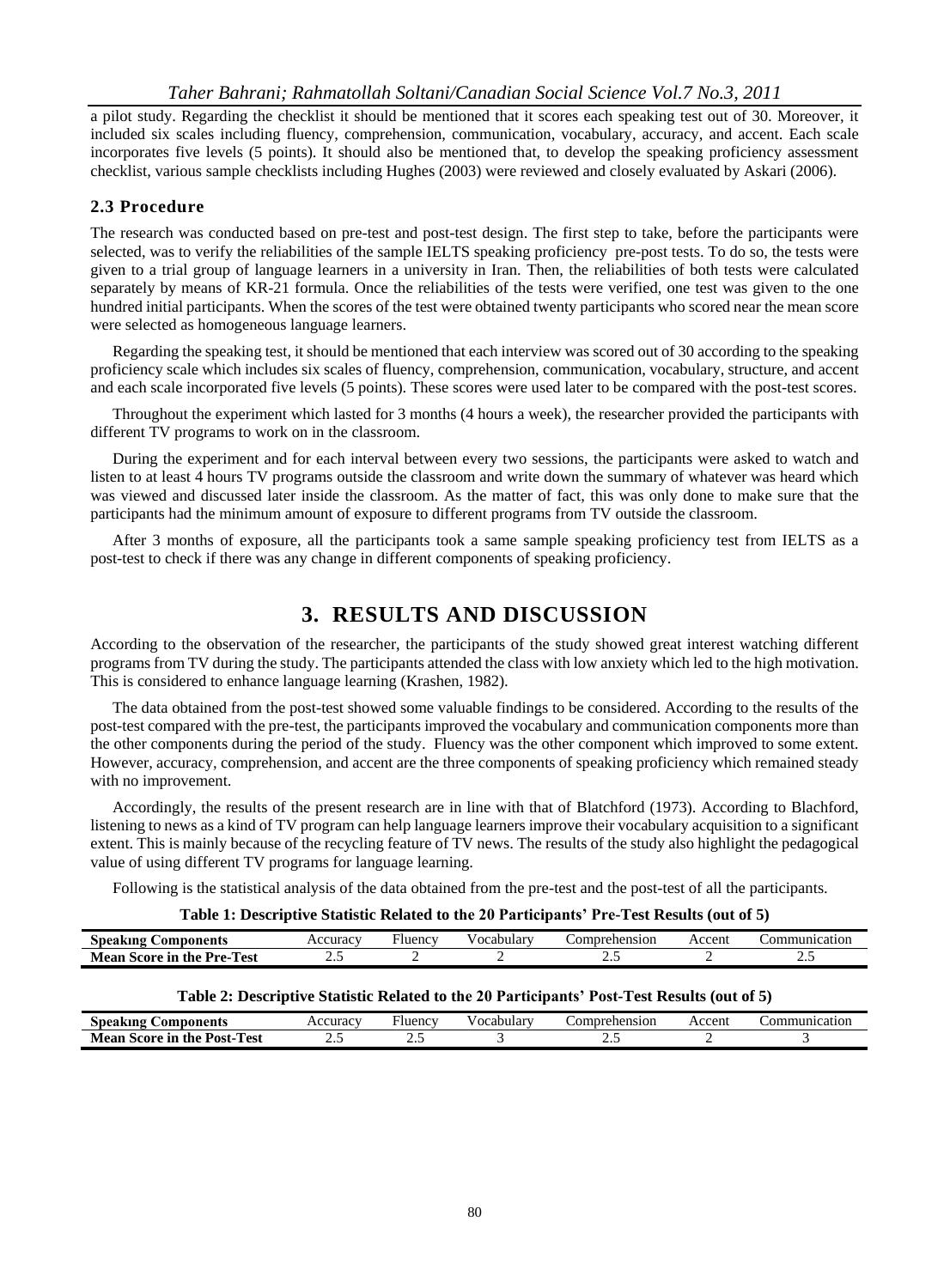

**Figure 1: Comparison between the Mean Score of Each Component in the Pre-Post Tests**

# **CONCLUSION**

The present research was conducted to provide empirical evidence of the effectiveness of using different TV programs in language classes. So many studies had already emphasized the pedagogical values of different TV programs for language learning. However, the present research tried to shed more light to the existing value of TV programs. Accordingly, it was showed that the use of various TV programs in general can facilitate vocabulary acquisition to a significant extent. The main reason could be the recycling feature of some TV programs. In some TV programs such as news, the vocabulary is repeated over and over which has been proved to improve vocabulary acquisition (Blachford, 1973). However, further studies can be conducted focusing on a specific type of TV program which can best help language learners improve their speaking proficiency and its components.

# **REFERENCES**

- Askari, E. (2006). *A Comparative Study on Objective Vs. Subjective Scoring for Testing Oral Language Proficiency of University EFL Students* (Unpublished thesis). TEFL, Ahvaz, Olum Tahghighat University.
- Baker, N. (1996). Using the TV News in the EFL Classroom. *Zielsprache, 26*(2), 30-33.
- Bell, D. M. (2003). TV News in the EFL/ESL Classroom: Criteria for Selection. *TESL-EJ, 7*(3), 1-17. Available at: http://www-writing.berkeley.edu/TESL-EJ/ej27/a2.html. Accessed, February 22, 2007.
- Berber, S. A. (1997). Proficiency and Comprehension of Television News in a Foreign Language. *Revista de Documentacao de Estudos em Linguistica Teorica e Aplicada (D.E.L.T.A.), 13*(2), 177-190.
- Blatchford, C. (1973). Newspapers: Vehicles for Teaching ESOL with Cultural Focus. *TESOL Quarterly, 7*, 145-153.
- Brinton, D., & Gaskill, W. (1978). Using News Broadcast in EFL/ESL Classroom. *TESOL Quarterly, 12*(2), 403-415.
- Cabaj, H., & Nicolic, V. (2000). *Am I Teaching Well? Self- Evaluation Strategies for Effective Teachers.* Pippin Publishing Corporation.
- Cauldwell, R. M. (1996). Direct Encounters with Fast Speech on CD-Audio to Teach Listening. *System, 24*(4), 521-528.
- Chapple, L., & Curtis, A. (2000). Content based Instruction in Hong Kong: Students Responses to Films. *System, 28*, 419-433.
- Hafernik, J.J., & Surguine, H. (1979). Using Radio Commercials as Supplementary Materials in ESL Listening Classes. *TESOL quarterly, 13*(3), 341-347.
- Hughes, A. (2003). *Testing for Language Teachers* (2<sup>nd</sup> Ed.). Cambridge: Cambridge University Press.
- Krashen, S. (1982). *Principles and Practice in Second Language Acquisition.* Oxford: Pergamon Press.